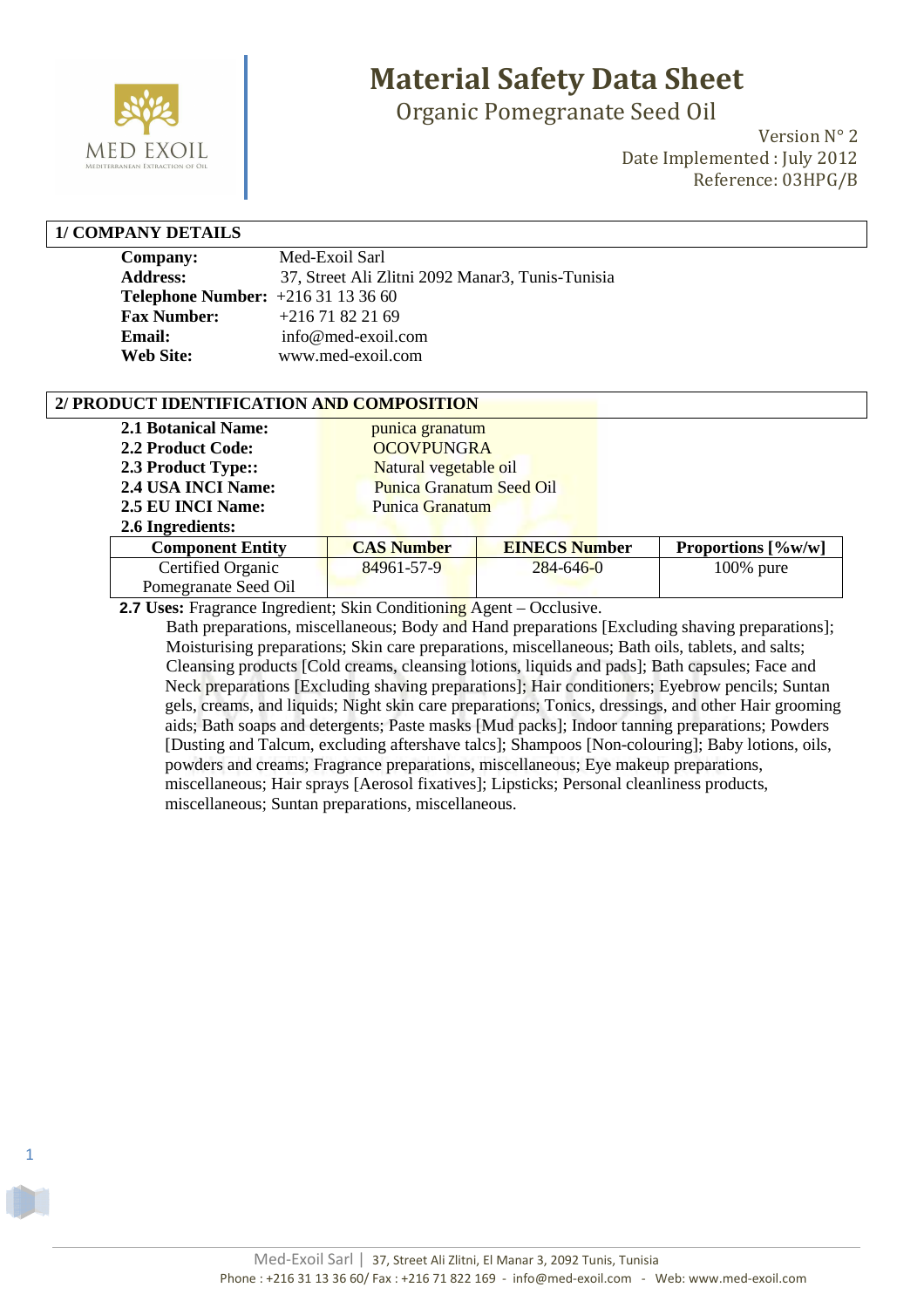

Organic Pomegranate Seed Oil

Version N° 2 Date Implemented : July 2012 Reference: 03HPG/B

### **3/ HAZARD IDENTIFICATION**

| 3.1 Physical - Chemical Hazards   |                                                                                                |
|-----------------------------------|------------------------------------------------------------------------------------------------|
| <b>Explosion:</b>                 | None identified.                                                                               |
| <b>Flammable:</b>                 | Combustible liquid produces oxides of carbon when burning.                                     |
| Oxidizing:                        | Not applicable.                                                                                |
| Toxic:                            | None identified                                                                                |
| <b>Radioactive:</b>               | Not applicable.                                                                                |
| <b>Corrosive:</b>                 | None identified.                                                                               |
| <b>Miscellaneous:</b>             | None identified.                                                                               |
| <b>3.2 Environmental Hazards:</b> | None identified.                                                                               |
| 3.3 Health Hazards                |                                                                                                |
|                                   | <b>Acute Effects: Swallowed: Non-toxic, However excessive ingestion of liquid can</b><br>cause |
|                                   | gastric distress and mild diarrhea.                                                            |
| Eye:                              | May cause mild irritation.                                                                     |
| Skin:                             | None established.                                                                              |
| <b>Inhalation:</b>                | May be harmful.                                                                                |
| <b>Chronic Effects:</b>           | None established.                                                                              |
| <b>Mutagenic Effects:</b>         | None established.                                                                              |
| <b>Reproductive Effects:</b>      | None established.                                                                              |
| <b>Carcinogenic Effects:</b>      | None established.                                                                              |
| <b>Sensitisation:</b>             | None established.                                                                              |
| <b>Infectious:</b>                | None established.                                                                              |
| <b>Other Effects:</b>             | Combustion Products are harmful if inhaled and can irritate the                                |
|                                   | eyes & respiratory system. Contact with heated material may                                    |
|                                   | result in burns.                                                                               |

### **4/ FIRST AID 4.1 Eye Contact:** Flush immediately with clean water for at least 15 minutes. Ensure irrigation under eyelids. Do not try to remove contact lenses unless trained. Contact a physician as necessary. **4.2 Skin Contact:** Remove any contaminated clothing and footwear. Clean before re-use. Wash affected areas thoroughly with soap and water for at least 15 minutes. Contact a physician as necessary. **4.3 Inhalation:** Remove from the exposure to fresh air. If breathing has stopped, administer artificial respiration and oxygen if available. Contact a physician as necessary. **4.4 Ingestion:** Do Not induce vomiting. Wash out mouth with water and give water slowly to dilute [as much as casualty can comfortably drink] provided person is conscious. Never give liquid to a person showing signs of being sleepy or with reduced awareness; i.e. becoming unconsciousness. Contact a physician or local poison control centre immediately. If vomiting occurs, lean patient forward or place on left side [head-down position, if possible] to maintain open airway and prevent aspiration. **4.5 Burns:** Quickly immerse affected area in cold water for at least 20 minutes. Contact a physician immediately. Bandage lightly with a sterile dressing. Treat for shock if required. Lay patient down. Keep warm and rested. Transport to hospital, or doctor. **4.6 Advice to Doctor:** Treat symptomatically. Note the nature of this product.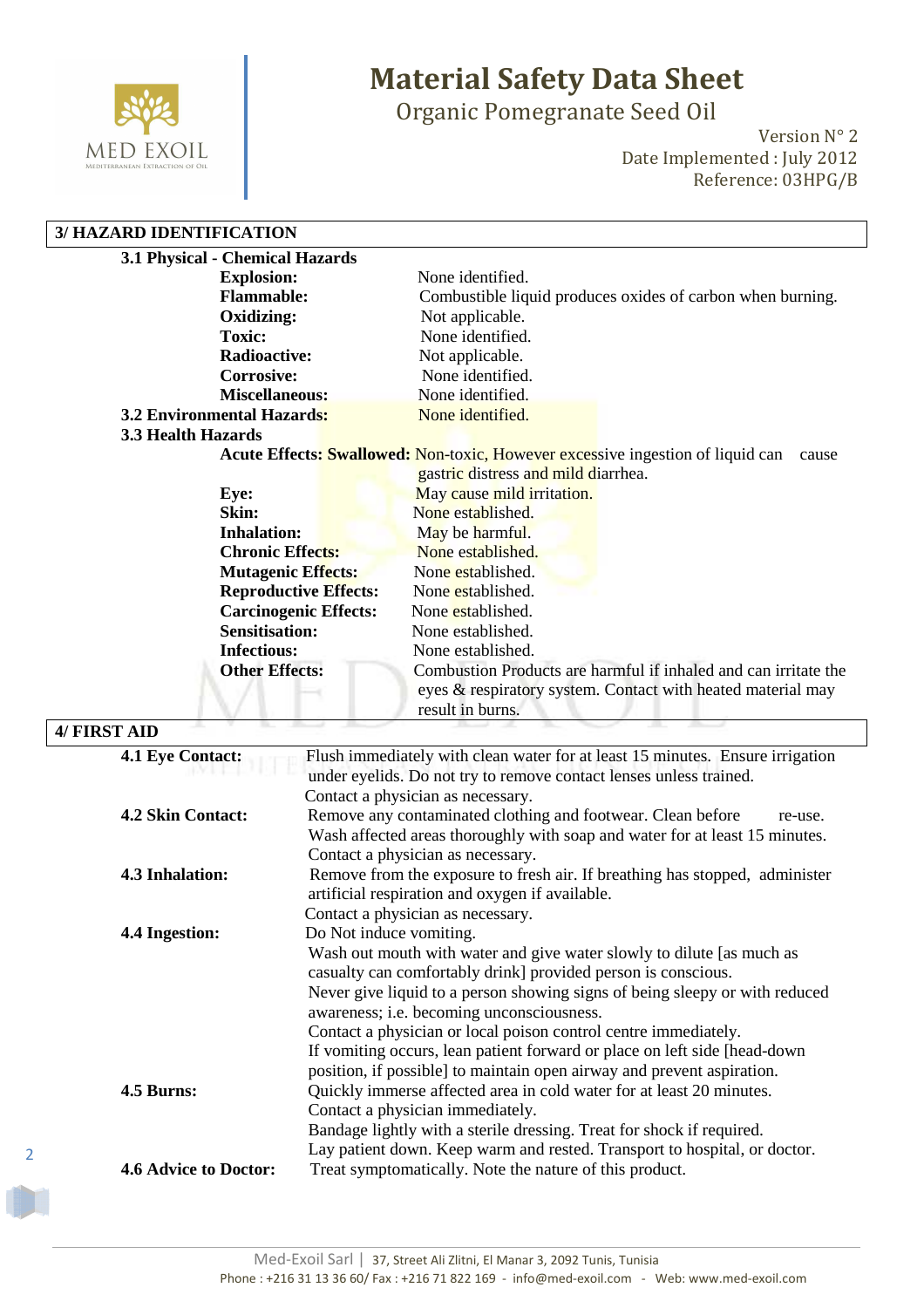

3

# **Material Safety Data Sheet**

Organic Pomegranate Seed Oil

Version N° 2 Date Implemented : July 2012 Reference: 03HPG/B

| <b>5/ FIRE FIGHTING MEASURES</b>                   |                                                                          |
|----------------------------------------------------|--------------------------------------------------------------------------|
| <b>5.1 Extinguishing Media:</b>                    | Carbon Dioxide; Dry Chemical; Universal-Type Foam.                       |
|                                                    | 5.2 Unsuitable Extinguishing Media: Water Spray; Others not established. |
| 5.3 Unusual Firefighting Hazards: None identified. |                                                                          |
| <b>5.4 Special Procedures:</b>                     | Determine the need to evacuate or isolate the area according to your     |
|                                                    | local emergency plan.                                                    |
| <b>5.5 Protective Equipment:</b>                   | Self-contained breathing apparatus and protective clothing should be     |
|                                                    | worn when fighting fires involving essential oils or chemicals.          |
| <b>5.6 Combustion Products:</b>                    | Oxides of carbon.                                                        |
| <b>5.7 Contact Point:</b>                          | Dial 198E mergency in case of fire [In Tunisia] or Local Emergency       |
|                                                    | <b>Authority [Out of Tunisia].</b>                                       |

| 6/ ACCIDENTAL RELEASE MEASURES |                               |
|--------------------------------|-------------------------------|
| 6.1 Dorsonal Dressutions       | $H_{\alpha\alpha}$ of solf or |

| <b>6.1 Personal Precautions:</b>      | Use of self-contained breathing apparatus is recommended for any                                                                                                                                                    |
|---------------------------------------|---------------------------------------------------------------------------------------------------------------------------------------------------------------------------------------------------------------------|
|                                       | major chemical spill. Refer also to section 8.                                                                                                                                                                      |
| <b>6.2 Safety Precautions:</b>        | Eliminate ALL ignition sources. Ventilate area. Determine the need to                                                                                                                                               |
|                                       | evacuate or isolate the area according to your local emergency plan;                                                                                                                                                |
| <b>6.3 Environmental Precautions:</b> | Keep away from drains, surface and ground water.                                                                                                                                                                    |
|                                       | Report spills to appropriate Authorities if required.                                                                                                                                                               |
| <b>6.4 Methods For Cleaning Up:</b>   | Contain spill and recover free product. Absorb remainder on<br>vermiculite or other suitable absorbent material. Wipe small spills with<br>cloth. Clean with hot water and detergent. Refer also to Section 13. for |
|                                       | disposal procedures.                                                                                                                                                                                                |

| 7/ SAFE HANDLING AND STORAGE INFORMATION              |                                                                         |  |
|-------------------------------------------------------|-------------------------------------------------------------------------|--|
| 7.1 Handling:                                         | Avoid inhalation and contact with skin and eyes. Good personal          |  |
|                                                       | hygiene practices should be used. Wash after any contact, before breaks |  |
|                                                       | and meals, and at the end of the work period. Contaminated clothing     |  |
|                                                       | and shoes should be cleaned before re-use.                              |  |
| 7.2 Storage:                                          | Not a hazardous material. Not a Scheduled Poison.                       |  |
|                                                       | Containers should be kept closed in order to minimise contamination.    |  |
|                                                       | Store in a cool, dry, well ventilated place protected from light.       |  |
|                                                       | Refrigeration storage recommended.                                      |  |
|                                                       | Keep from extreme heat and away from ALL sources of ignition.           |  |
| 7.3 Unsuitable Packaging Materials: None established. |                                                                         |  |
| <b>7.4 Special Procedures:</b>                        | None established.                                                       |  |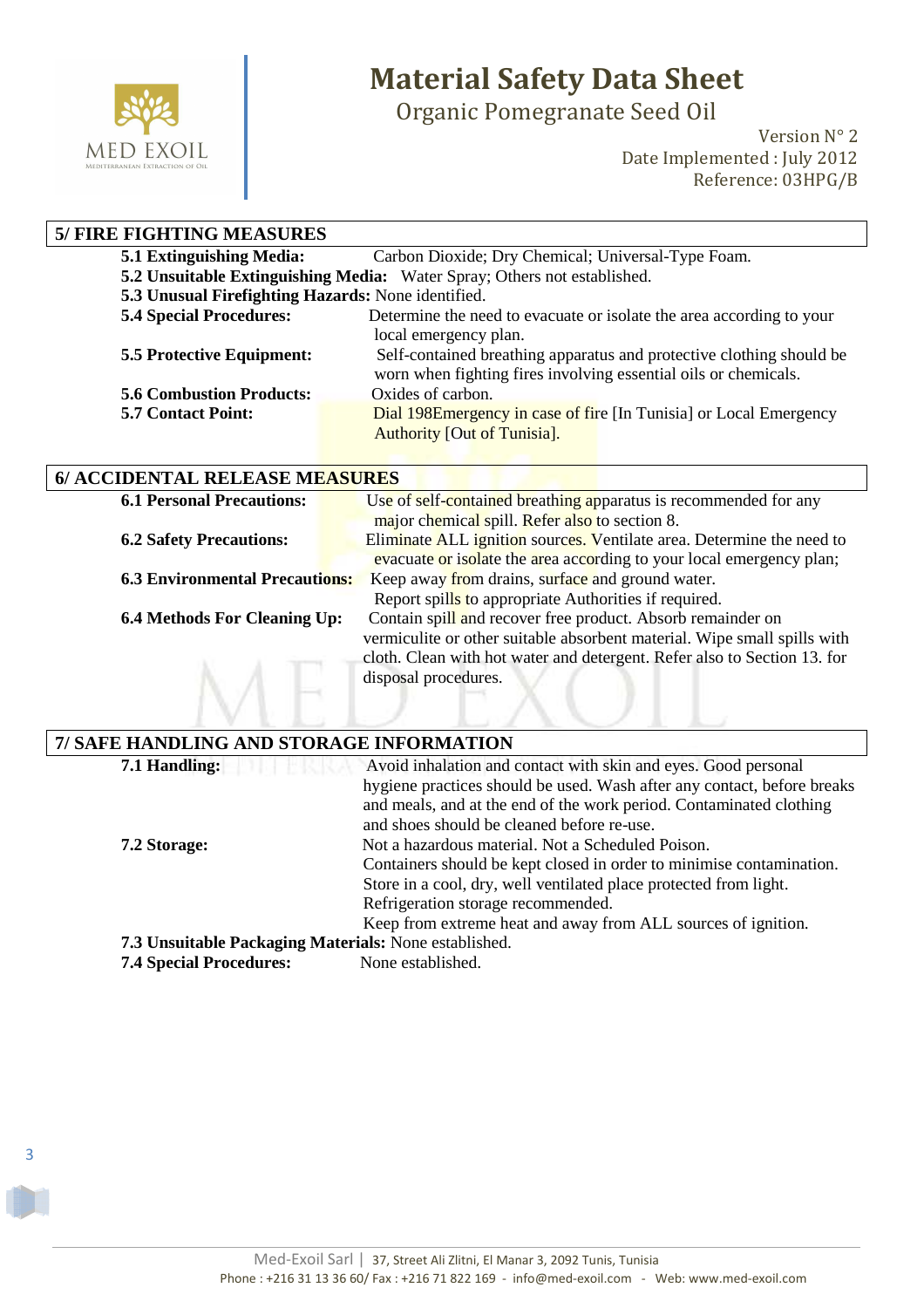

Organic Pomegranate Seed Oil

Version N° 2 Date Implemented : July 2012 Reference: 03HPG/B

### **8/ EXPOSURE CONTROLS AND PERSONAL PROTECTION**

| <b>8.1 Respiratory Protection:</b>                  | None generally required. Use NIOSH approved respirator in confined    |  |
|-----------------------------------------------------|-----------------------------------------------------------------------|--|
|                                                     | areas or if ventilation is inadequate.                                |  |
| <b>8.2 Ventilation Protection:</b>                  | Ensure adequate ventilation to keep exposure levels to a minimum.     |  |
|                                                     | General exhaust is recommended.                                       |  |
| <b>8.3 Eye Protection:</b>                          | Using goggles or face shield is recommended.                          |  |
| <b>8.4 Protective Gloves:</b>                       | Using chemical resistant gloves is recommended.                       |  |
| <b>8.5 Protective Clothing:</b>                     | Using chemical resistant clothing is recommended.                     |  |
| <b>8.6 Protective Equipment:</b>                    | An eyewash fountain and / or safety shower should be available in the |  |
|                                                     | work area.                                                            |  |
| 8.7 Special Engineering Controls: None established. |                                                                       |  |
| <b>8.8 Note:</b>                                    | These precautions are for room temperature handling. Use at elevate   |  |
|                                                     | temperature or aerosol / spray applications may require additional    |  |
|                                                     | precautions                                                           |  |
| 9/ STABILITY AND REACTIVITY                         |                                                                       |  |
|                                                     | $\sim$ $\sim$                                                         |  |

| 9.1 Stability:                                                                               | Chemically stable, non hazardous material.               |  |
|----------------------------------------------------------------------------------------------|----------------------------------------------------------|--|
|                                                                                              | This material presents no significant reactivity hazard. |  |
| 9.2 Conditions to Avoid:                                                                     | None established.                                        |  |
| 9.3 Materials to Avoid:                                                                      | Strong acids, strong alkalis and oxidizing agents.       |  |
| 9.4 Flammability:                                                                            | Combustible liquid.                                      |  |
| 9.5 Hazardous Polymerization: Will not occur.                                                |                                                          |  |
| 9.6 Hazardous Combustion or Decomposition Products: Carbon monoxide and unidentified organic |                                                          |  |

compounds may be formed during combustion.

### **10/ TOXICOLOGICAL INFORMATION**

| <b>10.1 Acute Toxicity</b>        |                                             |
|-----------------------------------|---------------------------------------------|
| $LD50$ [Oral]:                    | Not tested on animals $-$ So not available. |
| LD50 [Dermal]:                    | Not tested on animals – So not available.   |
| LC50 [Inhalation]:                | Not tested on animals – So not available.   |
| <b>10.2 Exposure Limits</b>       |                                             |
| <b>OSHA TWA:</b>                  | None established.                           |
| <b>OSHA STEL:</b>                 | None established.                           |
| <b>ACGIH TWA:</b>                 | None established.                           |
| <b>ACGIH STEL:</b>                | None established.                           |
| <b>NOHSC TWA:</b>                 | None established                            |
| <b>NOHSC STEL:</b>                | None established.                           |
| <b>10.3 Short Term Toxicity:</b>  | None established.                           |
| <b>10.4 Long Term Toxicity:</b>   | None established.                           |
| <b>10.5 Human Exposure Tests:</b> | None established.                           |

#### **11/ ECOLOGICAL INFORMATION**

4

| 11.1 Eco-toxicity:                                                                            | None established. Avoid pollution to soil, rivers and the ocean. |  |
|-----------------------------------------------------------------------------------------------|------------------------------------------------------------------|--|
| 11.2 Mobility:                                                                                | Low mobility in the soil.                                        |  |
| <b>11.3 Persistence &amp; Degradability:</b> Low persistence level and readily biodegradable. |                                                                  |  |
| 11.4 Bio-accumlative Potential: None established.                                             |                                                                  |  |
| 11.5 Other Adverse Effects:                                                                   | None established.                                                |  |
|                                                                                               |                                                                  |  |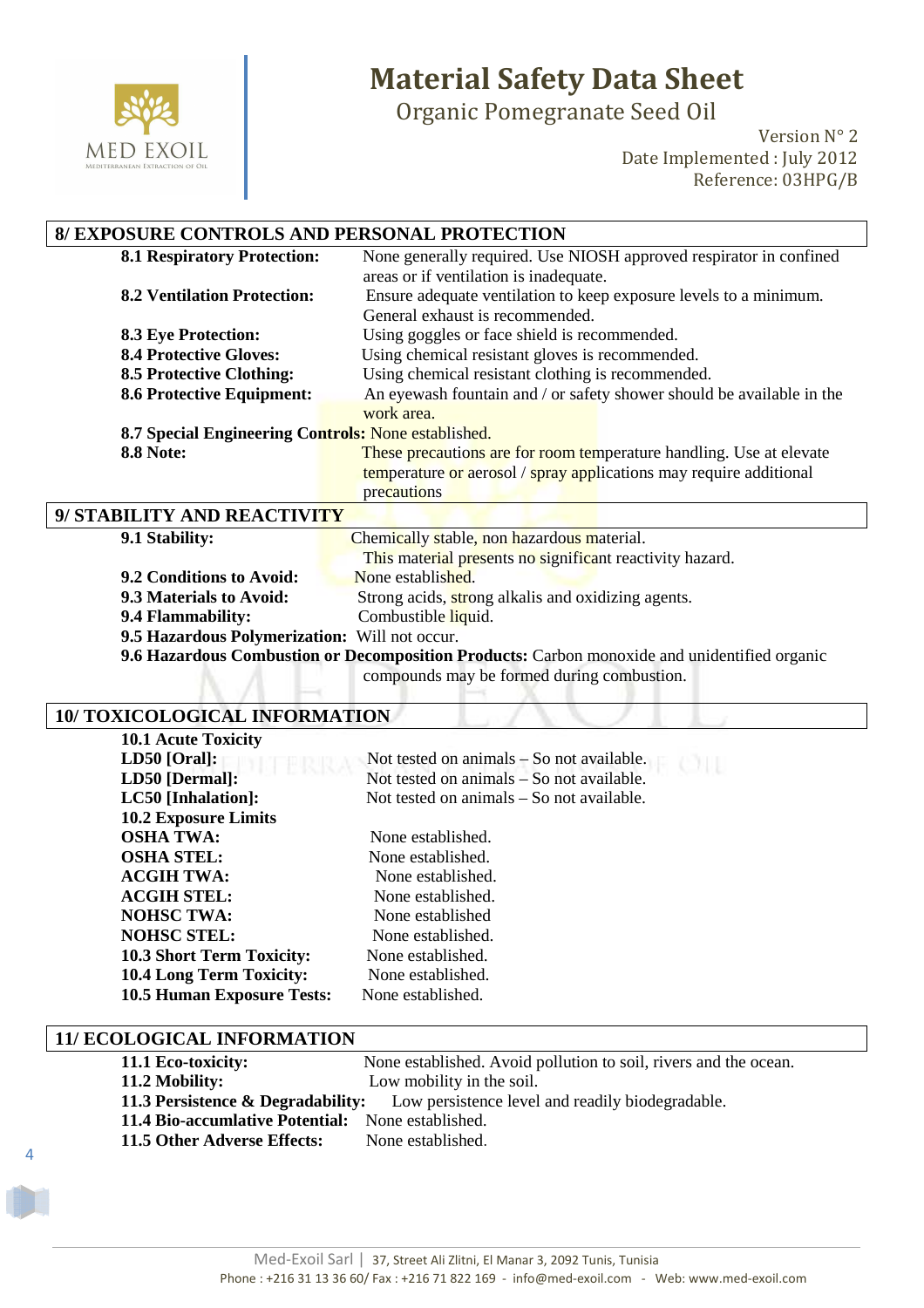

Organic Pomegranate Seed Oil

Version N° 2 Date Implemented : July 2012 Reference: 03HPG/B

| <b>12/ DISPOSAL CONSIDERATION</b>                    |                                                                                                                                                                                                                                                                                                                                                                                                                   |
|------------------------------------------------------|-------------------------------------------------------------------------------------------------------------------------------------------------------------------------------------------------------------------------------------------------------------------------------------------------------------------------------------------------------------------------------------------------------------------|
| 12.1 Waste Material:<br>12.2 Contaminated Packaging: | Place material and / or absorbent into sealed containers and dispose of<br>in accordance with current applicable laws and regulations.<br>Refer to local Authority advice.<br>Dispose of in accordance with current applicable laws and regulations.<br>Refer to local Authority advice.                                                                                                                          |
| <b>12.3 Note:</b>                                    | Empty containers can have residues, gases and mists.<br>Use the proper Waste Disposal Methods & Procedures for Empties as<br>well.                                                                                                                                                                                                                                                                                |
|                                                      |                                                                                                                                                                                                                                                                                                                                                                                                                   |
| <b>13/ TRANSPORT INFORMATION</b>                     |                                                                                                                                                                                                                                                                                                                                                                                                                   |
| <b>13.1 Transportation:</b>                          | Not Dangerous Goods according to criteria of the Dangerous Goods<br>Code for Transport by Road and Rail. No special transport required.<br>Not to be transported with Classes 1 [Explosives], 2.1 [Flammable<br>Gases] [nb this applies only when in bulk], 2.3 [Poisonous Gases], 4.2<br>[Spontaneously Combustible Substances], 5.1 [Oxidising Agents], 5.2<br>[Organic Peroxides], 7 [Radioactive Substances]. |
| <b>13.2 Proper Shipping Name:</b>                    | Not Regulated.                                                                                                                                                                                                                                                                                                                                                                                                    |
| 13.3 UN Number:                                      | Not allocated.                                                                                                                                                                                                                                                                                                                                                                                                    |
| <b>13.4 Packaging Group:</b>                         | Not allocated.                                                                                                                                                                                                                                                                                                                                                                                                    |
| 13.5 DG Class:                                       | Not allocated.                                                                                                                                                                                                                                                                                                                                                                                                    |
| <b>13.6 Poison Schedule:</b>                         | Not Scheduled.                                                                                                                                                                                                                                                                                                                                                                                                    |
| 13.7 Hazchem Code:                                   | Not allocated                                                                                                                                                                                                                                                                                                                                                                                                     |
| <b>14/ REGULATORY INFORMATION</b>                    |                                                                                                                                                                                                                                                                                                                                                                                                                   |
| 14.1 Risk Symbols:                                   | Not allocated.                                                                                                                                                                                                                                                                                                                                                                                                    |
| 14.2 Risk Phrases:<br>44 A A A A J TAI               | Not allocated.                                                                                                                                                                                                                                                                                                                                                                                                    |

**14.3 Safety Phrases:** Not allocated. 14.4 Warning Statements: Not allocated. **14.5 Safety Directions:** Not allocated. 14.6 Standard Statements: Not allocated

#### **15/ ADDITIONAL INFORMATION**

### **15.1 ORGANIC / GMO DECLARATION**

The Pomegranate Seed Certified Organic Vegetable Oil is obtained from the seeds of the Pomegranate tree variety *punica granatum*, by the process of cold pressing.

It is exclusively gained from non-GMO organically grown Pomegranate Seeds trees and is free of any GMO-Fragments.

It is grown, harvested and processed within the strict principles of creating animal free products.

It is grown, harvest and processed within the strict principles of creating organic materials.

It conforms to the specifications of GMO Free, Certified Organic Pomegranate Seed Vegetable Oil.

It contains No Animal Products.

5

### **15.2 QUALITY DECLARATION**

At Med-Exoil we firmly believe that Quality Control is of the utmost importance and it is imperative that the most meticulous tests are carried out for every product in our range.

Uncompromising quality is a responsibility, which we take seriously.

The most rigorous processes are implemented to determine the purity and potency of sourced oils & raw materials.

By maintaining this intense level of Quality Control and Developing New Methods & Techniques, Med-Exoil can ensure Superior Quality Products.